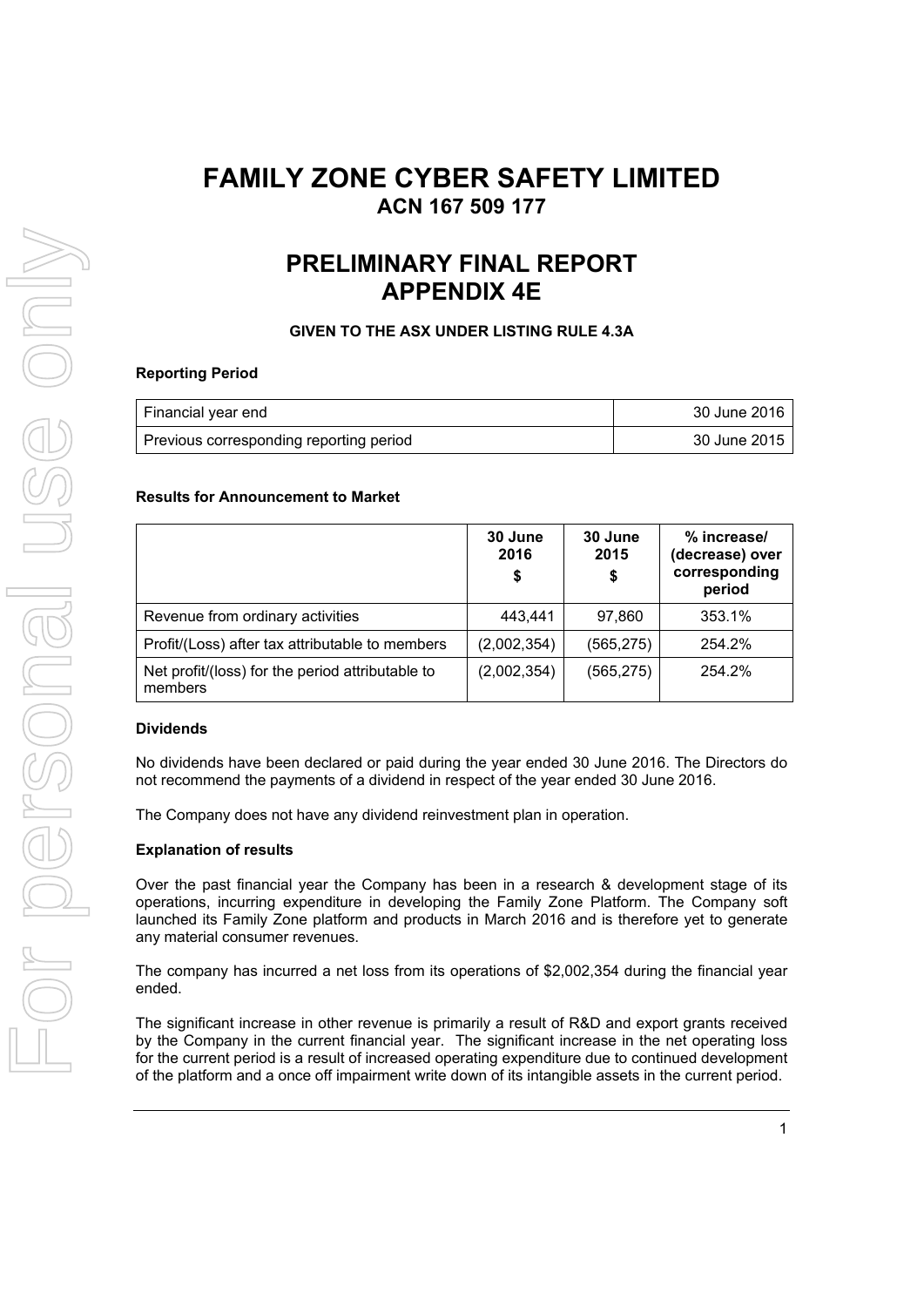# **Net Tangible Assets per Security**

| Net Tangible Liabilities per share         | 30 June 2016   30 June 2015 |       |
|--------------------------------------------|-----------------------------|-------|
| Net tangible liabilities (cents per share) | (4.3)                       | (0.4) |

## **Review of Operations**

During the financial year ended 30 June 2016, the Company continued its ongoing development of the Family Zone platform and products. This included extensive Beta testing and trials in the US. The Company also completed technical testing and trials of its technology with a major Philippines telecommunications carrier and has received an initial purchase order from that carrier for Family Zone Boxes. The Company also soft launched its consumer offering of the Family Zone box and the family zone app in March 2016 and continues to develop its key relationships with Cyber Safety Partners.

During the year Company also raised approximately \$1.4m in through a convertible note raising to allow it to progress the product development and prepare for its ASX listing.

#### **Earnings/(loss) per Share**

| Loss per share |                                                  | 30 June 2016 | 30 June 2015 |
|----------------|--------------------------------------------------|--------------|--------------|
|                | Basis loss per share (cents per share)<br>(12.5) |              | (1.4)        |
|                | Diluted loss per share (cents per share)         | (3.1)        | (1.4)        |

## **Unaudited Preliminary Financial Report**

This preliminary financial report is based on financial statements which have not yet been audited or reviewed.

#### **Matters subsequent to the end of the financial year**

Subsequent to the end of the financial year the Company lodged an initial public offering Prospectus dated 12 July 2016 and Supplementary Prospectus dated 26 July 2016 (**Prospectus**) with ASIC and ASX for an offer of 30,000,000 shares at \$0.20 per share to raise \$6,000,000. The Prospectus also contained an offer of 7,500,000 Options at \$0.005 per Option to raise a further \$37,500.

The offers under the Prospectus were closed fully subscribed and the Company was admitted to Official Quotation on ASX on 29 August 2016.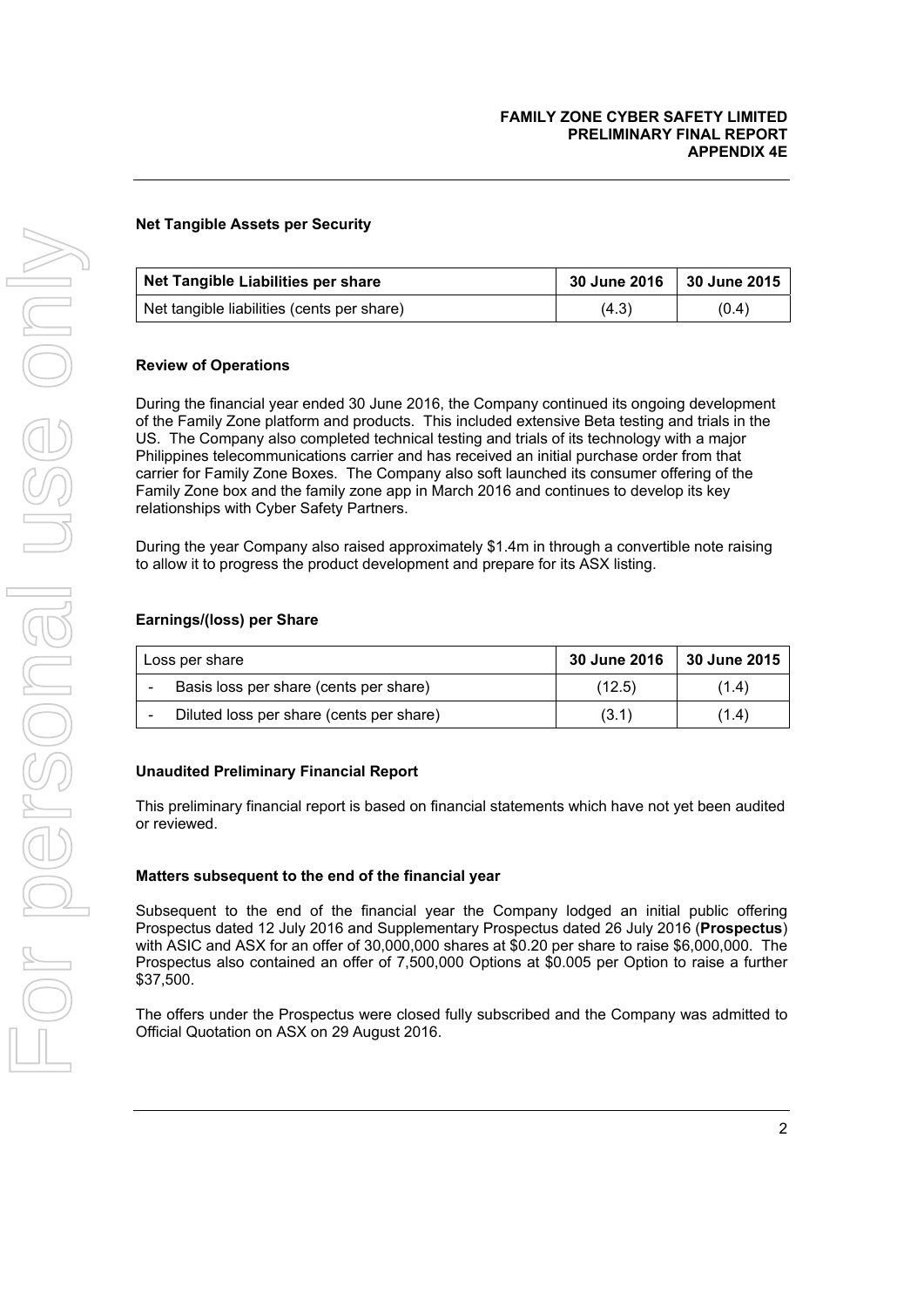## **FAMILY ZONE CYBER SAFETY LIMITED PRELIMINARY FINAL REPORT APPENDIX 4E**

# **Contents and checklist requirements**

| App 4E<br>ltem | <b>Details</b>                                                                                                                                                                                                                                                                        | Reference page in<br><b>Appendix 4E</b>                                        |
|----------------|---------------------------------------------------------------------------------------------------------------------------------------------------------------------------------------------------------------------------------------------------------------------------------------|--------------------------------------------------------------------------------|
| 1              | Reporting period and corresponding reporting period                                                                                                                                                                                                                                   | Refer to page 1                                                                |
| 2              | Results for announcement to the market                                                                                                                                                                                                                                                | Refer to page 1                                                                |
| 3              | Statement of comprehensive income                                                                                                                                                                                                                                                     | Refer to page 4                                                                |
| 4              | Statement of financial position                                                                                                                                                                                                                                                       | Refer to page 5                                                                |
| 5              | Statement of cash flows                                                                                                                                                                                                                                                               | Refer to page 6                                                                |
| 6              | Statement of changes in equity                                                                                                                                                                                                                                                        | Refer to page 7                                                                |
| $\overline{7}$ | Details of dividends or distributions                                                                                                                                                                                                                                                 | Refer to page 1                                                                |
| 8              | Details of dividends or distribution reinvestment plans in<br>operation                                                                                                                                                                                                               | Refer to page 1                                                                |
| 9              | Net tangible assets per security                                                                                                                                                                                                                                                      | Refer to page 2                                                                |
| 10             | Details of entities over which control has been gained or lost<br>during the period                                                                                                                                                                                                   | Not applicable                                                                 |
| 11             | Details of associates and joint venture entities                                                                                                                                                                                                                                      | Not applicable                                                                 |
| 12             | Any other significant information needed by investors to<br>make an informed assessment of the entity's financial<br>performance and financial position                                                                                                                               | Refer to page 2<br>review of operations<br>and subsequent<br>events commentary |
| 13             | Accounting standards used in compiling reports by foreign<br>entities.                                                                                                                                                                                                                | Not applicable                                                                 |
| 14             | A commentary on results for the period.                                                                                                                                                                                                                                               | Refer to page 1 and 2<br>explanation of results<br>and review of<br>operations |
| 15             | A statement as to whether the report is based on accounts<br>which have been audited or subject to review, are in the<br>process of being audited or reviewed, or have not yet been<br>audited or reviewed                                                                            | Refer to page 2                                                                |
| 16             | If the accounts have not yet been audited and are likely to<br>contain an independent audit report that is subject to a<br>modified opinion, emphasis of matter or other matter<br>paragraph, a description of the modified opinion, emphasis of<br>matter or other matter paragraph. | At this stage it is likely<br>that the audit report<br>will be unqualified.    |
| 17             | If the accounts have been audited and contain an<br>independent audit report that is subject to a modified opinion,<br>emphasis of matter or other matter paragraph, a description<br>of the modified opinion, emphasis of matter or other matter<br>paragraph.                       | Not applicable                                                                 |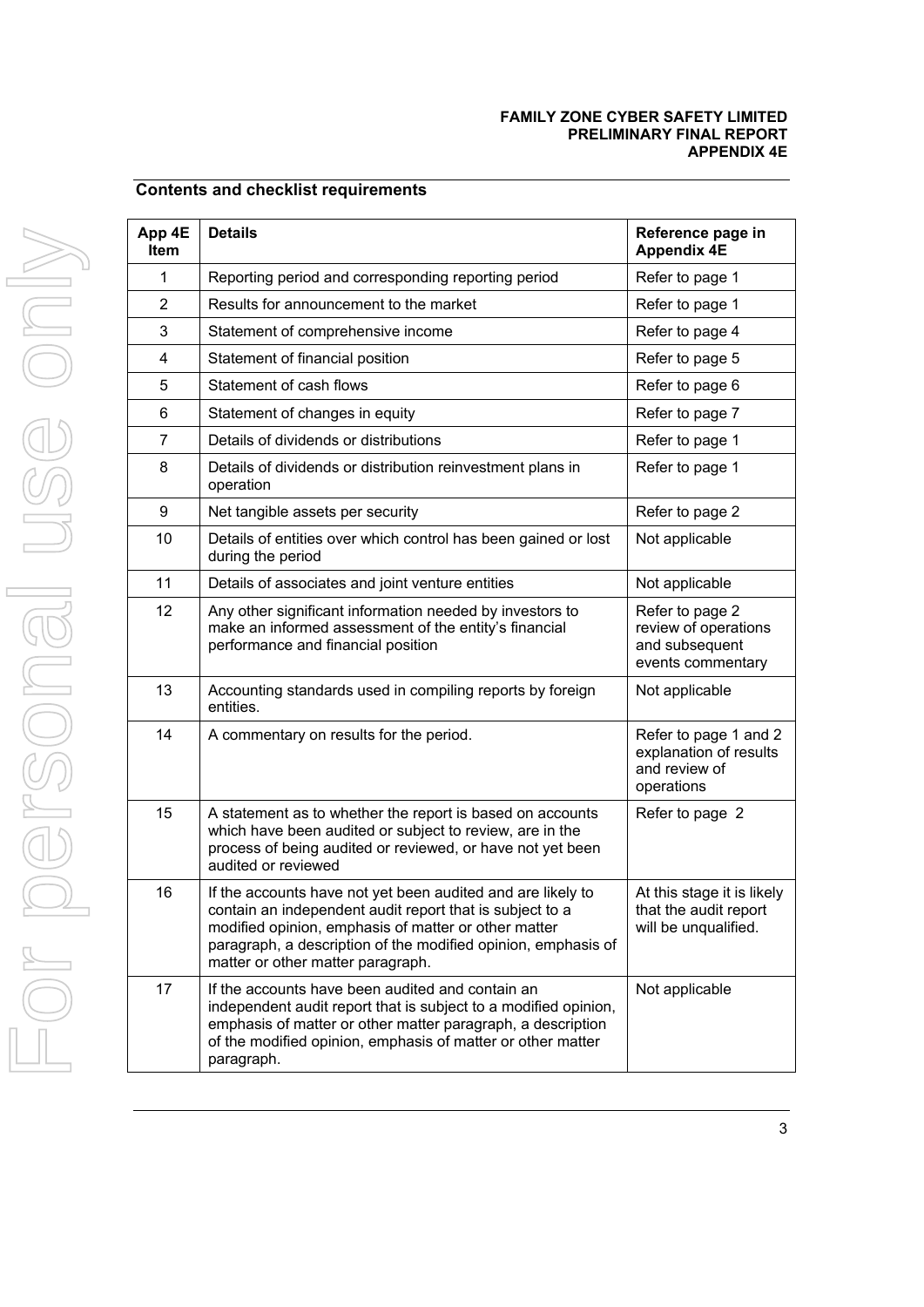## **FAMILY ZONE CYBER SAFETY LIMITED STATEMENT OF COMPREHENSIVE INCOME YEAR ENDED 30 JUNE 2016**

|                                      | Year ended<br>30 June 2016<br>S | Year ended<br>30 June 2015<br>\$ |
|--------------------------------------|---------------------------------|----------------------------------|
| <b>Income</b>                        |                                 |                                  |
| Sale of goods                        | 4,905                           |                                  |
| <b>Total Income</b>                  | 4,905                           |                                  |
| <b>Other Income</b>                  |                                 |                                  |
| Other Income                         | 438,536                         | 97,860                           |
| <b>Total Other Income</b>            | 438,536                         | 97,860                           |
|                                      |                                 |                                  |
| <b>Total Income</b>                  | 443,441                         | 97,860                           |
| <b>Expenses</b><br>Administration    | 339,541                         | 65,885                           |
| Employee benefits expense            | 186,013                         |                                  |
| Finance costs                        | 4,383                           | 6,391                            |
| Impairment of intangible assets      | 518,643                         |                                  |
| Depreciation and amortisation        | 17,419                          | 42,733                           |
| Marketing expenses                   | 8,767                           | 15,683                           |
| Research and development expenses    | 1,371,029                       | 532,444                          |
| <b>Total Expenses</b>                | 2,445,795                       | 663,135                          |
|                                      |                                 |                                  |
| <b>Profit/(Loss) before Taxation</b> | (2,002,354)                     | (565, 275)                       |
| Income tax expense                   |                                 |                                  |
| <b>Net Profit After Tax</b>          | (2,002,354)                     | (565, 275)                       |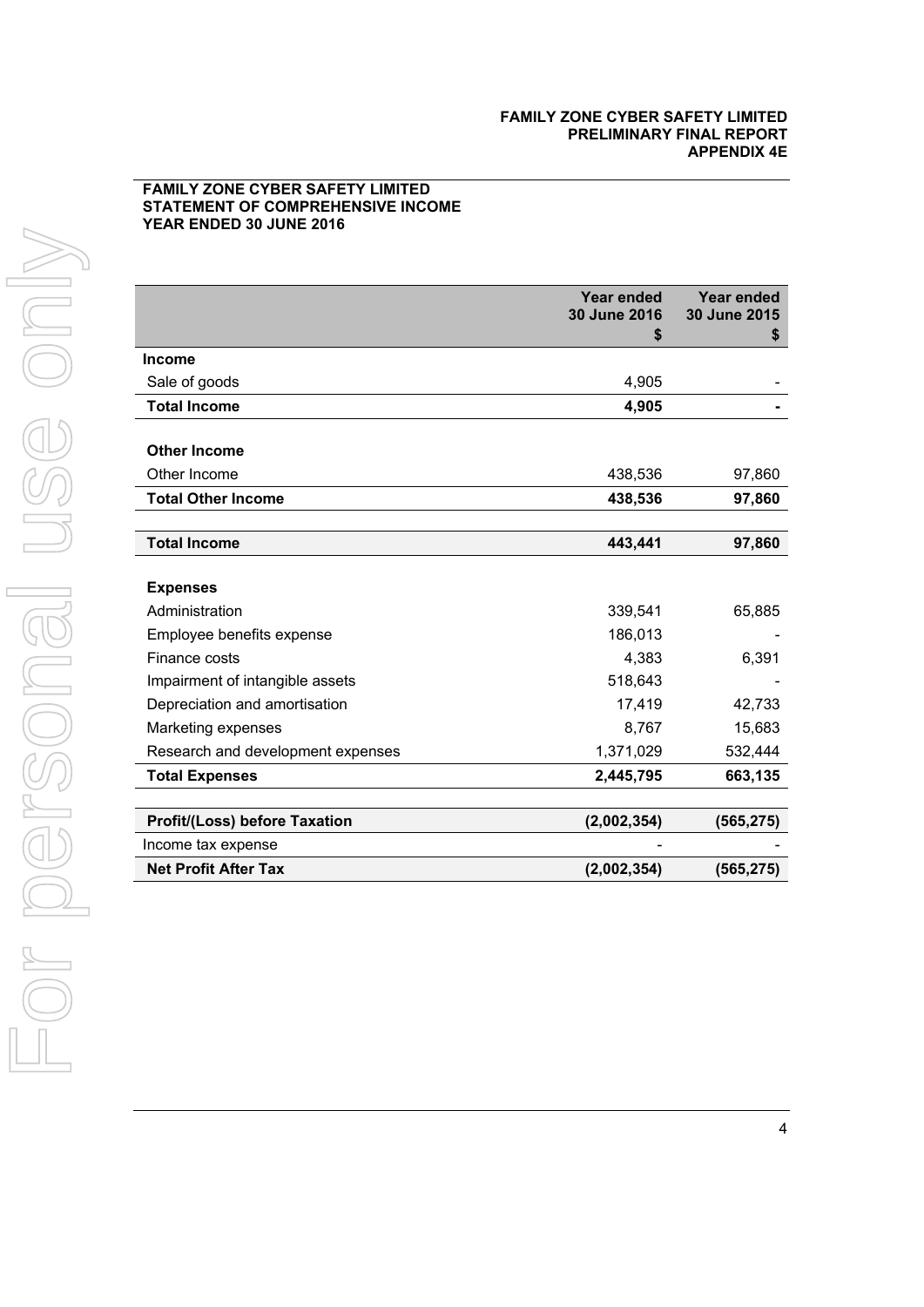# **FAMILY ZONE CYBER SAFETY LIMITED STATEMENT OF FINANCIAL POSITON AS AT 30 JUNE 2016**

|                                   | As at<br>30 Jun 2016 | As at<br>30 Jun 2015 |
|-----------------------------------|----------------------|----------------------|
|                                   | \$                   | \$                   |
| <b>Assets</b>                     |                      |                      |
| <b>Current Assets</b>             |                      |                      |
| Cash and Cash Equivalent          | 712,392              | 78,721               |
| Inventory                         | 244,473              | 118,909              |
| <b>Total Current Assets</b>       | 956,865              | 197,630              |
| <b>Non-Current Assets</b>         |                      |                      |
| Property, plant and equipment     | 6,852                |                      |
| Intangibles                       | 474,921              | 884,801              |
| <b>Total Non-Current Assets</b>   | 481,773              | 884,801              |
| <b>Total Assets</b>               | 1,438,637            | 1,082,431            |
|                                   |                      |                      |
| <b>Liabilities</b>                |                      |                      |
| <b>Current Liabilities</b>        |                      |                      |
| <b>Trade and Other Payables</b>   | 224,901              | 354,568              |
| <b>Financial Liabilities</b>      | 1,430,000            |                      |
| <b>Total Current Liabilities</b>  | 1,654,901            | 354,568              |
| <b>Total Liabilities</b>          | 1,654,901            | 354,568              |
|                                   |                      |                      |
| <b>Net Assets (Liabilities)</b>   | (216, 264)           | 727,863              |
|                                   |                      |                      |
| <b>Equity</b>                     |                      |                      |
| <b>Retained Earnings</b>          | (2,740,088)          | (737, 734)           |
| <b>Share Capital</b>              | 2,523,824            | 1,465,596            |
| <b>Total Deficiency in Equity</b> | (216, 264)           | 727,863              |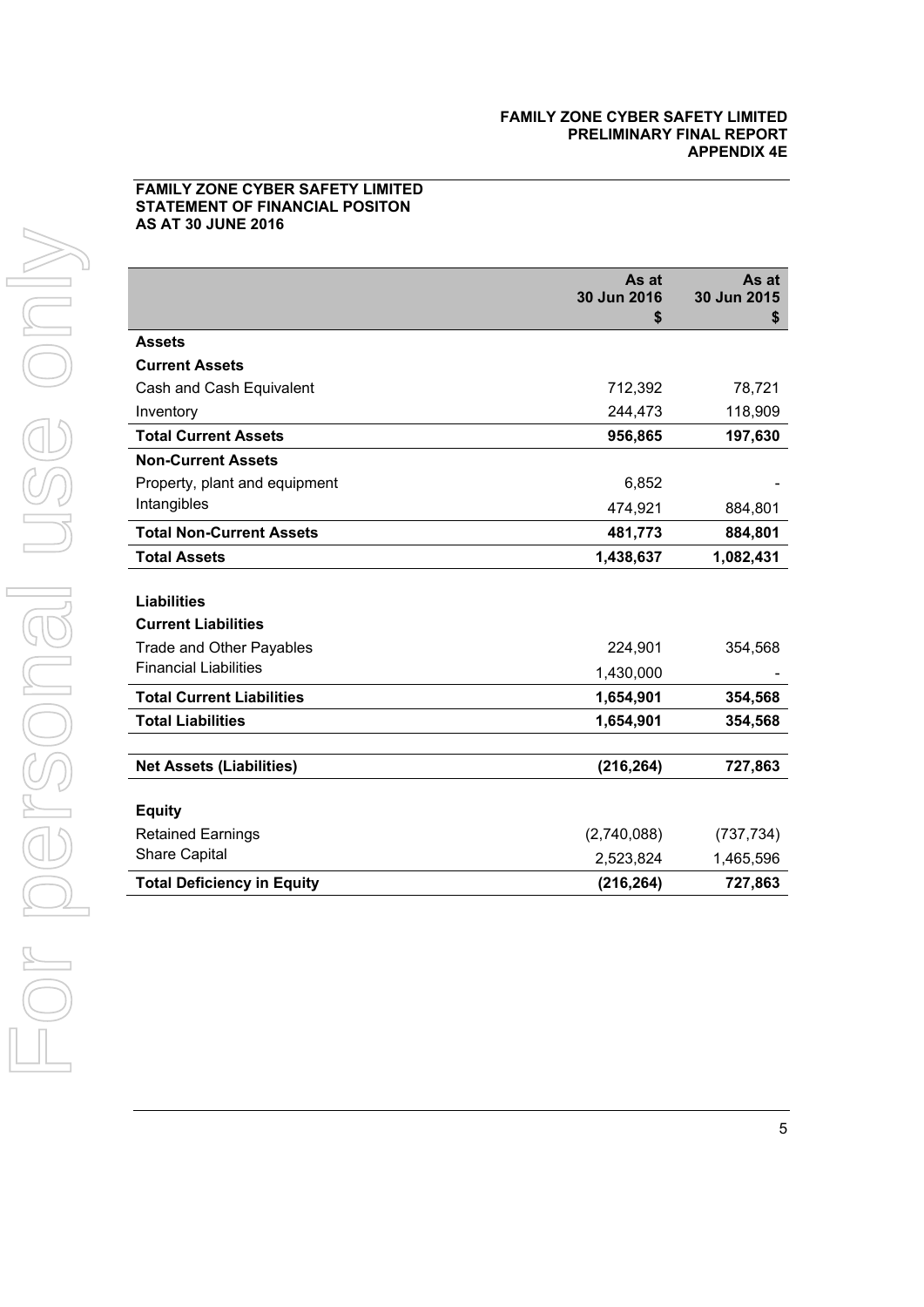# **FAMILY ZONE CYBER SAFETY LIMITED STATEMENT OF CASH FLOWS FOR YEAR ENDED 30 JUNE 2016**

|                                                   | Year ended<br>30 June 2016<br>S | <b>Year ended</b><br>30 June 2015<br>S |
|---------------------------------------------------|---------------------------------|----------------------------------------|
| <b>Cash flows from Operating Activities</b>       |                                 |                                        |
| Receipts from grants                              | 439,952                         | 95,196                                 |
| Receipts from customers                           | 5,949                           |                                        |
| Interest received                                 | 978                             | 2,664                                  |
| Finance costs                                     | (1,694)                         | (2, 473)                               |
| Payments to suppliers and employees               |                                 |                                        |
|                                                   | (1,018,991)                     | (275, 511)                             |
| <b>Total Cash flows from Operating Activities</b> | (573, 805)                      | (180, 123)                             |
| <b>Cash flows from Investing Activities</b>       |                                 |                                        |
| Payments for office equipment                     | (7, 241)                        |                                        |
| Payments for intangible assets                    | (1,304,841)                     | (1,098,920)                            |
| <b>Total Cash flows from Investing Activities</b> | (1, 312, 082)                   | (1,098,920)                            |
| <b>Cash flows from Financing Activities</b>       |                                 |                                        |
| Proceeds from convertible note                    | 1,412,522                       |                                        |
| Repayment of convertible note                     |                                 | (242, 684)                             |
| Proceeds from issue of share capital              | 1,107,037                       | 1,465,595                              |
| <b>Total Cash flows from Financing Activities</b> | 2,519,559                       | 1,222,911                              |
|                                                   |                                 |                                        |
| Net increase/(decrease) in cash held              | 633,672                         | (56, 133)                              |
| <b>Cash Balances</b>                              |                                 |                                        |
| Opening cash balance                              | 78,721                          | 134,853                                |
| Closing cash balance                              | 712,392                         | 78,721                                 |
| Movement in cash                                  | 633,672                         | (56, 133)                              |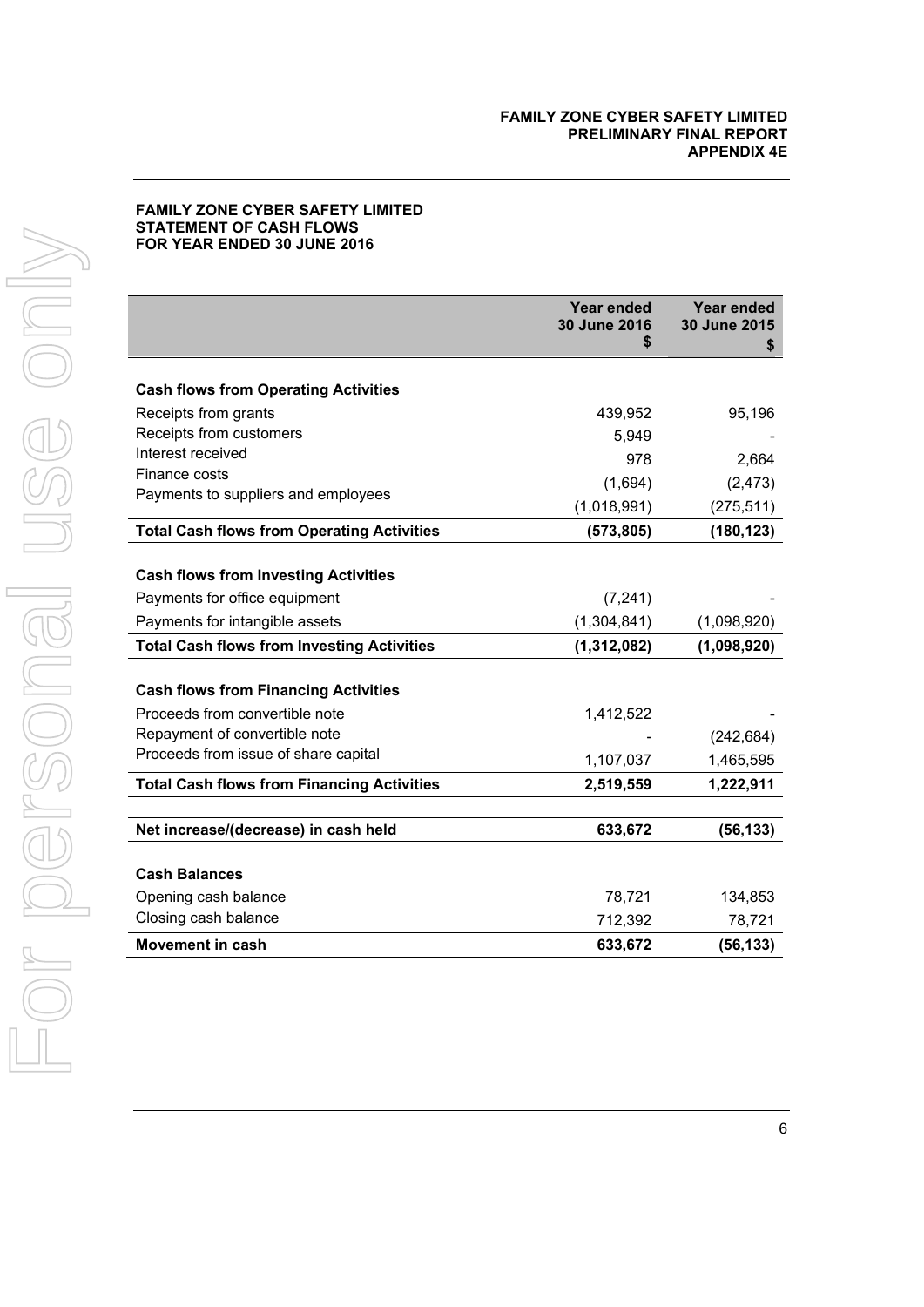# **FAMILY ZONE CYBER SAFETY LIMITED STATEMENT OF CHANGES IN EQUITY FOR YEAR ENDED 30 JUNE 2016**

|                                                          | <b>Contributed</b><br><b>Equity</b><br>S | <b>Accumulated</b><br><b>Losses</b><br>S | <b>Total</b><br><b>Equity</b><br>\$ |
|----------------------------------------------------------|------------------------------------------|------------------------------------------|-------------------------------------|
| At 1 July 2014                                           | 1                                        | (172, 459)                               | (172, 458)                          |
| <b>Comprehensive income:</b>                             |                                          |                                          |                                     |
| Loss for the year                                        |                                          | (565, 275)                               | (565, 275)                          |
| Total comprehensive loss for the year                    |                                          | (565, 275)                               | (565, 275)                          |
| Transactions with owners in their capacity as<br>owners: |                                          |                                          |                                     |
| Issue of 18,900,000 shares at 1.8 cents per share        | 348,334                                  |                                          | 348,334                             |
| Issue of 5,000,001 shares at 5.8 cents per share         | 290,000                                  |                                          | 290,000                             |
| Issue of 9,909,441 shares at 8.5 cents per share         | 842,302                                  |                                          | 842,302                             |
| Share issue costs                                        | (15,041)                                 |                                          | (15,041)                            |
| At 30 June 2015                                          | 1,465,597                                | (737, 734)                               | 727,863                             |
|                                                          |                                          |                                          |                                     |
| At 1 July 2015                                           | 1,465,597                                | (737, 734)                               | 727,863                             |
| <b>Comprehensive income:</b>                             |                                          |                                          |                                     |
| Loss for the year                                        |                                          | (2,002,354)                              | (2,002,354)                         |
| Total comprehensive loss for the year                    |                                          | (2,002,354)                              | (2,002,354)                         |
| Transactions with owners in their capacity as<br>owners: |                                          |                                          |                                     |
| Issue of 6,166,670 shares at 10 cents per share          | 616,667                                  |                                          | 616,667                             |
| Issue of 5,223,040 shares at 10 cents per share          | 522,304                                  |                                          | 522,304                             |
| Cancellation of 18,389,652 shares                        | (1,250,001)                              |                                          | (1,250,001)                         |
| Issue of 28,000,000 performance shares                   | 1,250,001                                |                                          | 1,250,001                           |
| Share issue costs                                        | (80, 744)                                |                                          | (80, 744)                           |
| At 30 June 2016                                          | 2,523,824                                | (2,740,088)                              | (216, 264)                          |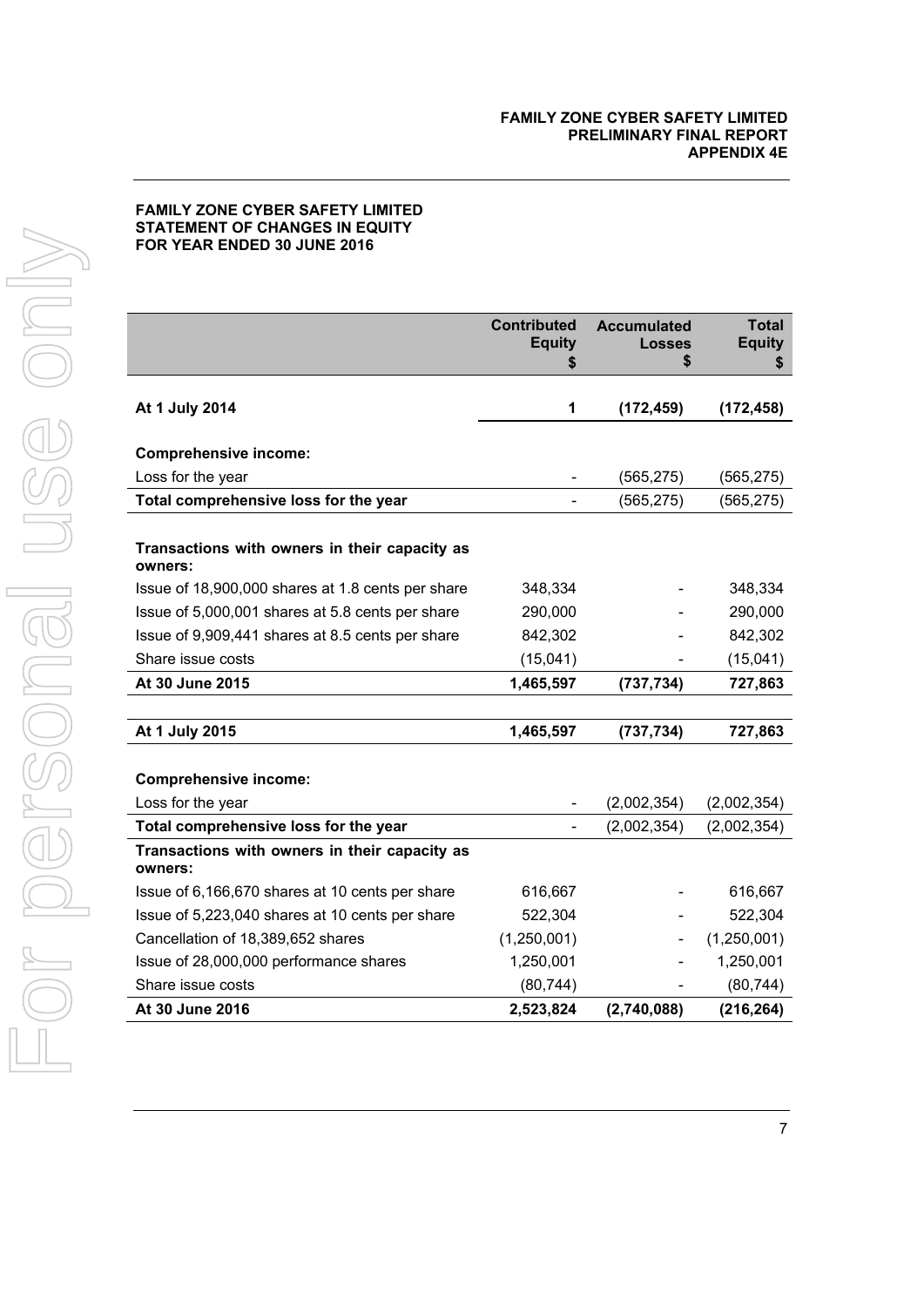# **SUMMARY OF SIGNIFICANT ACCOUNTING POLICIES**

This financial report of Family Zone Cyber Safety Limited ("the Company") for the year ended 30 June 2016 is a company limited by shares incorporated in Australia whose shares are publicly traded on the Australian Stock Exchange.

## **Basis of preparation**

The financial report is a general purpose financial report that has been prepared in accordance with Australian Accounting Standards, Australian Accounting Interpretations, other authoritative pronouncements of the Australian Accounting Standards Board and the Corporations Act 2001. The Group is a for profit entity for financial reporting purposes under the Australian Accounting Standards.

Australian Accounting Standards set out accounting policies that the AASB has concluded would result in a financial report containing relevant and reliable information about transactions, events and conditions to which they apply. Compliance with the Australian Accounting Standards ensures that the financial statements and notes also comply with the International Financial Reporting Standards. Material Accounting policies adopted in the preparation of this financial report are presented below. They have been consistently applied unless otherwise stated.

Except for cash flow information, the financial report has been prepared on an accruals basis and is based on historical costs, modified where applicable, by the measurement at fair value of selected non-current assets, financial assets and financial liabilities.

The accounting policies that have been adopted in the preparation of the statements are as follows:

## I**nventories**

Inventories are carried at the lower of cost or net realisable value. Cost is based on the first-in, first out method and includes expenditure incurred in acquiring the inventories and bringing them to the existing condition and location.

## **Property, plant and equipment**

Property, plant and equipment is initially recorded at the cost of acquisition or fair value less, if applicable, any accumulated depreciation and impairment losses. Plant and equipment that has been contributed at no cost, or for nominal cost, is valued and recognised at the fair value of the asset at the date it is acquired. The plant and equipment is reviewed annually by directors to ensure that the carrying amount is not in excess of the recoverable amount from these assets. The recoverable amount is assessed on the basis of the expected net cash flows that will be received from the utilisation of the assets and the subsequent disposal. The expected net cash flows have been discounted to their present values in estimating recoverable amounts.

Any accumulated depreciation at the date of revaluation is offset against the gross carrying amount of the asset and the net amount is restated to the revalued amount of the asset.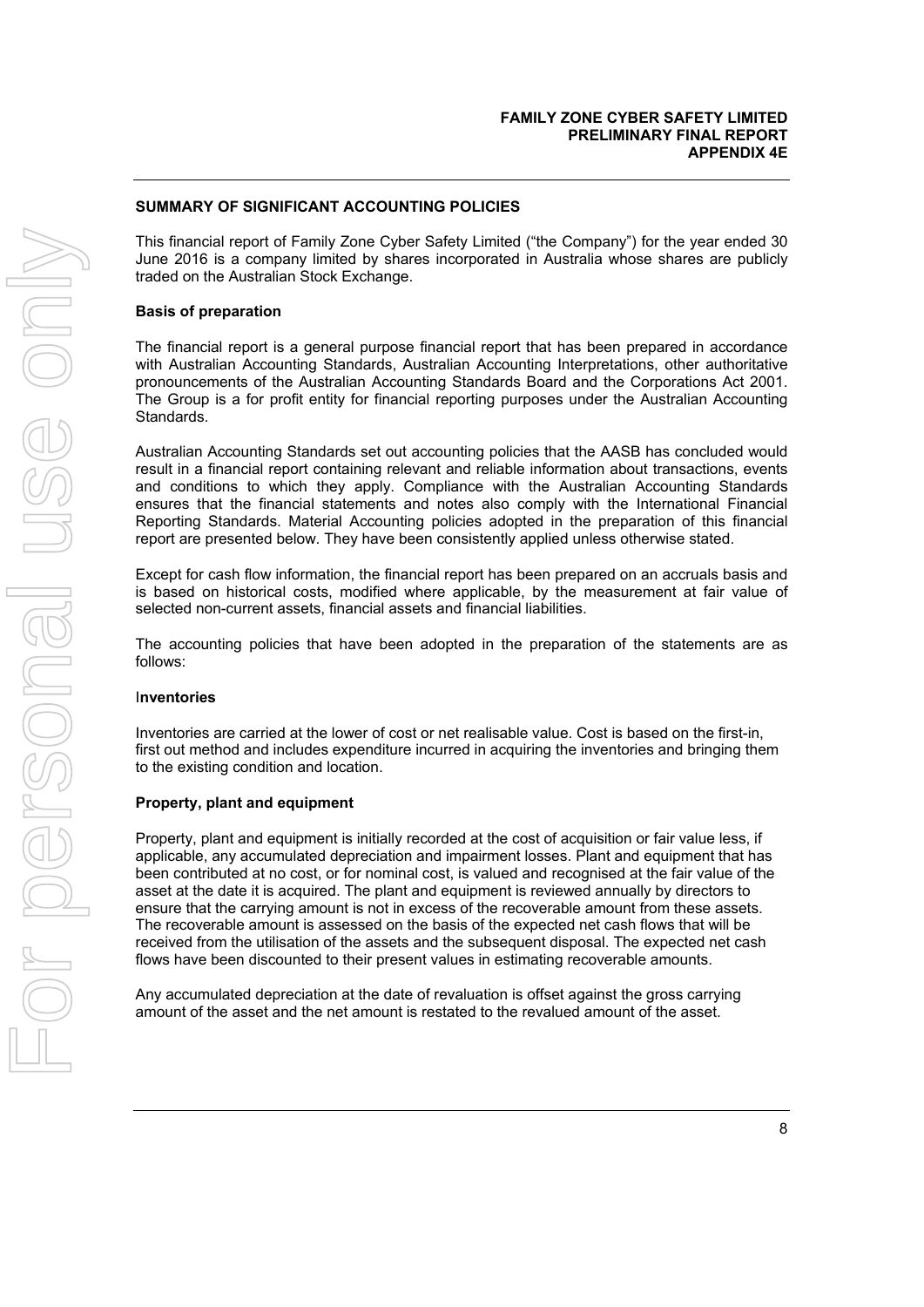## **Intangibles other than Goodwill**

Patents and trademarks are recognized at cost of acquisition. They have a finite life and are carried at cost less any accumulated amortization and any impairment losses. Patents and trademarks are amortised over their useful lives

Expenditure during the research phase of a project is recognized as an expense when incurred. Development costs are capitalised only when technical feasibility studies identify that the project is expected to deliver future economic benefits and these benefits can be measured reliably.

Capitalised development costs have a finite useful life and are amortised on a systematic basis based on the future economic benefits over the useful life of the project.

#### **Trade and Other Receivables**

Trade receivables and other receivables, are recognised at the nominal transaction value without taking into account the time value of money. If required a provision for doubtful debt has been created.

#### **Trade and Other Payables**

Trade and other payables represent the liabilities for goods and services received by the company that remain unpaid at 30 June 2016. Trade payables are recognised at their transaction price. They are subject to normal credit terms and do not bear interest.

#### **Cash and cash equivalents**

Cash and cash equivalents include cash on hand, deposits held on call with banks, other shortterm highly liquid investments with original maturities of three months or less, and bank overdrafts.

#### **Revenue recognition**

Revenue from the sale of goods is recognised upon the delivery of goods to customers. Revenue from the rendering of services is recognised upon the delivery of the services to customers. Revenue from commissions is recognised upon delivery of services to customers. Revenue from interest is recognised using the effective interest rate method.

All revenue is stated net of the amount of goods and services tax (GST).

#### **Goods and services tax**

Transactions are recognised net of GST, except where the amount of GST incurred is not recoverable from the Australian Taxation Office (ATO).

Receivables and payables are stated inclusive of the amount of GST receivable or payable. The net amount of GST recoverable from, or payable to, the ATO is included with other receivables or payables in the balance sheet.